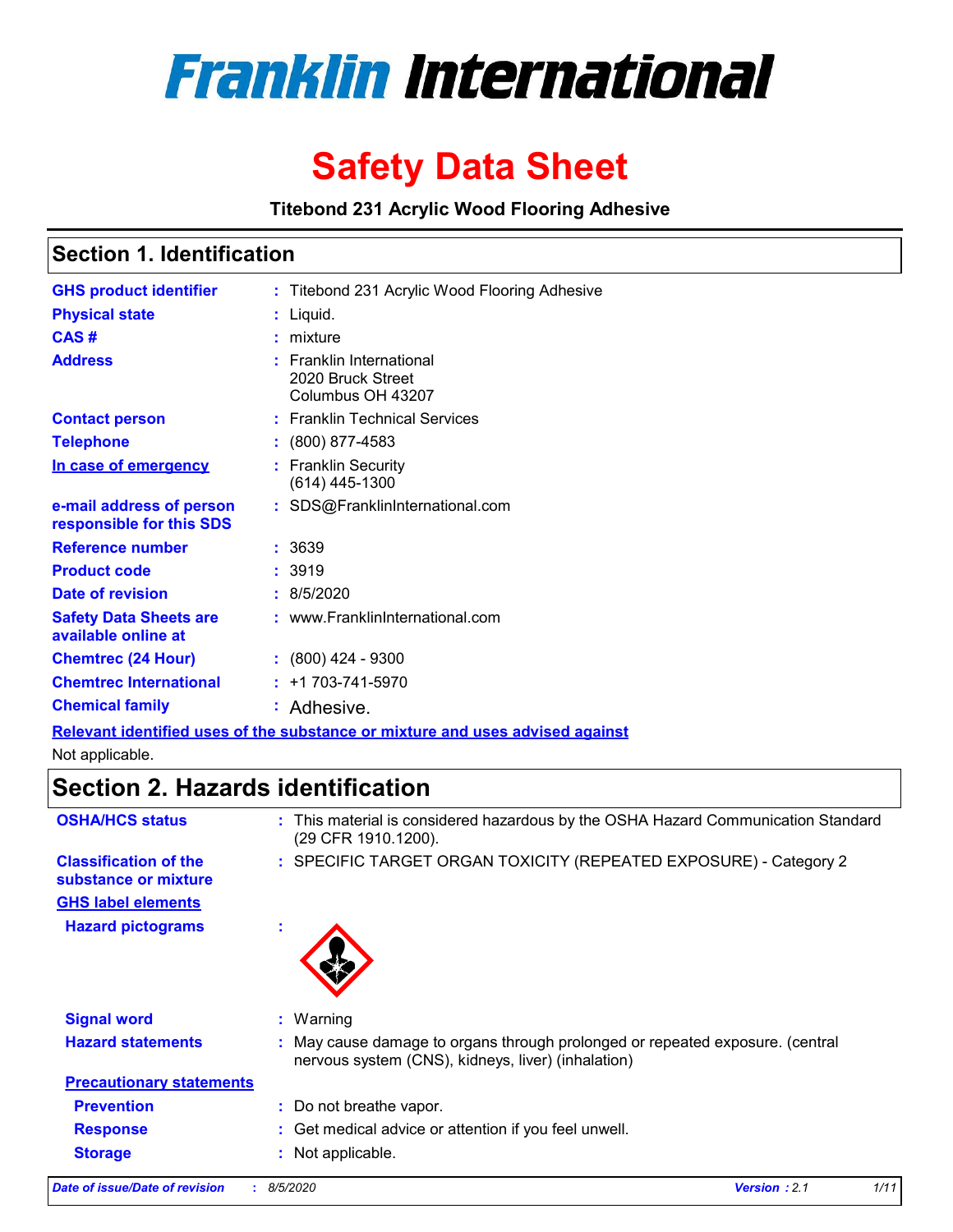# **Section 2. Hazards identification**

| <b>Disposal</b>                                   | : Dispose of contents and container in accordance with all local, regional, national and<br>international regulations. |
|---------------------------------------------------|------------------------------------------------------------------------------------------------------------------------|
| <b>Supplemental label</b><br><b>elements</b>      | : Avoid contact with skin and clothing. Wash thoroughly after handling.                                                |
| <b>Hazards not otherwise</b><br><b>classified</b> | : Prolonged or repeated contact may dry skin and cause irritation.                                                     |

# **Section 3. Composition/information on ingredients**

**Substance/mixture :** Mixture

| <b>Ingredient name</b> |     | <b>CAS number</b> |
|------------------------|-----|-------------------|
| Xylene                 | ت≤ا |                   |

Any concentration shown as a range is to protect confidentiality or is due to batch variation.

**There are no additional ingredients present which, within the current knowledge of the supplier and in the concentrations applicable, are classified as hazardous to health or the environment and hence require reporting in this section.**

**Occupational exposure limits, if available, are listed in Section 8.**

# **Section 4. First aid measures**

#### **Description of necessary first aid measures**

| <b>Eye contact</b>                                 | : Immediately flush eyes with plenty of water, occasionally lifting the upper and lower<br>eyelids. Check for and remove any contact lenses. Continue to rinse for at least 10<br>minutes. Get medical attention.                                                                                                                                                                                                                                                                                                                                                                                                                                                                                                                                                                                                 |
|----------------------------------------------------|-------------------------------------------------------------------------------------------------------------------------------------------------------------------------------------------------------------------------------------------------------------------------------------------------------------------------------------------------------------------------------------------------------------------------------------------------------------------------------------------------------------------------------------------------------------------------------------------------------------------------------------------------------------------------------------------------------------------------------------------------------------------------------------------------------------------|
| <b>Inhalation</b>                                  | : Remove victim to fresh air and keep at rest in a position comfortable for breathing. If<br>not breathing, if breathing is irregular or if respiratory arrest occurs, provide artificial<br>respiration or oxygen by trained personnel. It may be dangerous to the person providing<br>aid to give mouth-to-mouth resuscitation. Get medical attention following exposure or if<br>feeling unwell. If unconscious, place in recovery position and get medical attention<br>immediately. Maintain an open airway. Loosen tight clothing such as a collar, tie, belt<br>or waistband. In case of inhalation of decomposition products in a fire, symptoms may<br>be delayed. The exposed person may need to be kept under medical surveillance for<br>48 hours.                                                    |
| <b>Skin contact</b>                                | : Wash skin thoroughly with soap and water or use recognized skin cleanser. Remove<br>contaminated clothing and shoes. Continue to rinse for at least 10 minutes. Get<br>medical attention following exposure or if feeling unwell. Wash clothing before reuse.<br>Clean shoes thoroughly before reuse.                                                                                                                                                                                                                                                                                                                                                                                                                                                                                                           |
| <b>Ingestion</b>                                   | : Wash out mouth with water. Remove dentures if any. Remove victim to fresh air and<br>keep at rest in a position comfortable for breathing. If material has been swallowed and<br>the exposed person is conscious, give small quantities of water to drink. Stop if the<br>exposed person feels sick as vomiting may be dangerous. Do not induce vomiting<br>unless directed to do so by medical personnel. If vomiting occurs, the head should be<br>kept low so that vomit does not enter the lungs. Get medical attention following<br>exposure or if feeling unwell. Never give anything by mouth to an unconscious person.<br>If unconscious, place in recovery position and get medical attention immediately.<br>Maintain an open airway. Loosen tight clothing such as a collar, tie, belt or waistband. |
| Most important symptoms/effects, acute and delayed |                                                                                                                                                                                                                                                                                                                                                                                                                                                                                                                                                                                                                                                                                                                                                                                                                   |
| <b>Potential acute health effects</b>              |                                                                                                                                                                                                                                                                                                                                                                                                                                                                                                                                                                                                                                                                                                                                                                                                                   |
| <b>Eye contact</b>                                 | : This product may irritate eyes upon contact.                                                                                                                                                                                                                                                                                                                                                                                                                                                                                                                                                                                                                                                                                                                                                                    |
| <b>Inhalation</b>                                  | : No known significant effects or critical hazards.                                                                                                                                                                                                                                                                                                                                                                                                                                                                                                                                                                                                                                                                                                                                                               |
| <b>Skin contact</b>                                | : Defatting to the skin. May cause skin dryness and irritation.                                                                                                                                                                                                                                                                                                                                                                                                                                                                                                                                                                                                                                                                                                                                                   |
| <b>Ingestion</b>                                   | : No known significant effects or critical hazards.                                                                                                                                                                                                                                                                                                                                                                                                                                                                                                                                                                                                                                                                                                                                                               |
| <b>Over-exposure signs/symptoms</b>                |                                                                                                                                                                                                                                                                                                                                                                                                                                                                                                                                                                                                                                                                                                                                                                                                                   |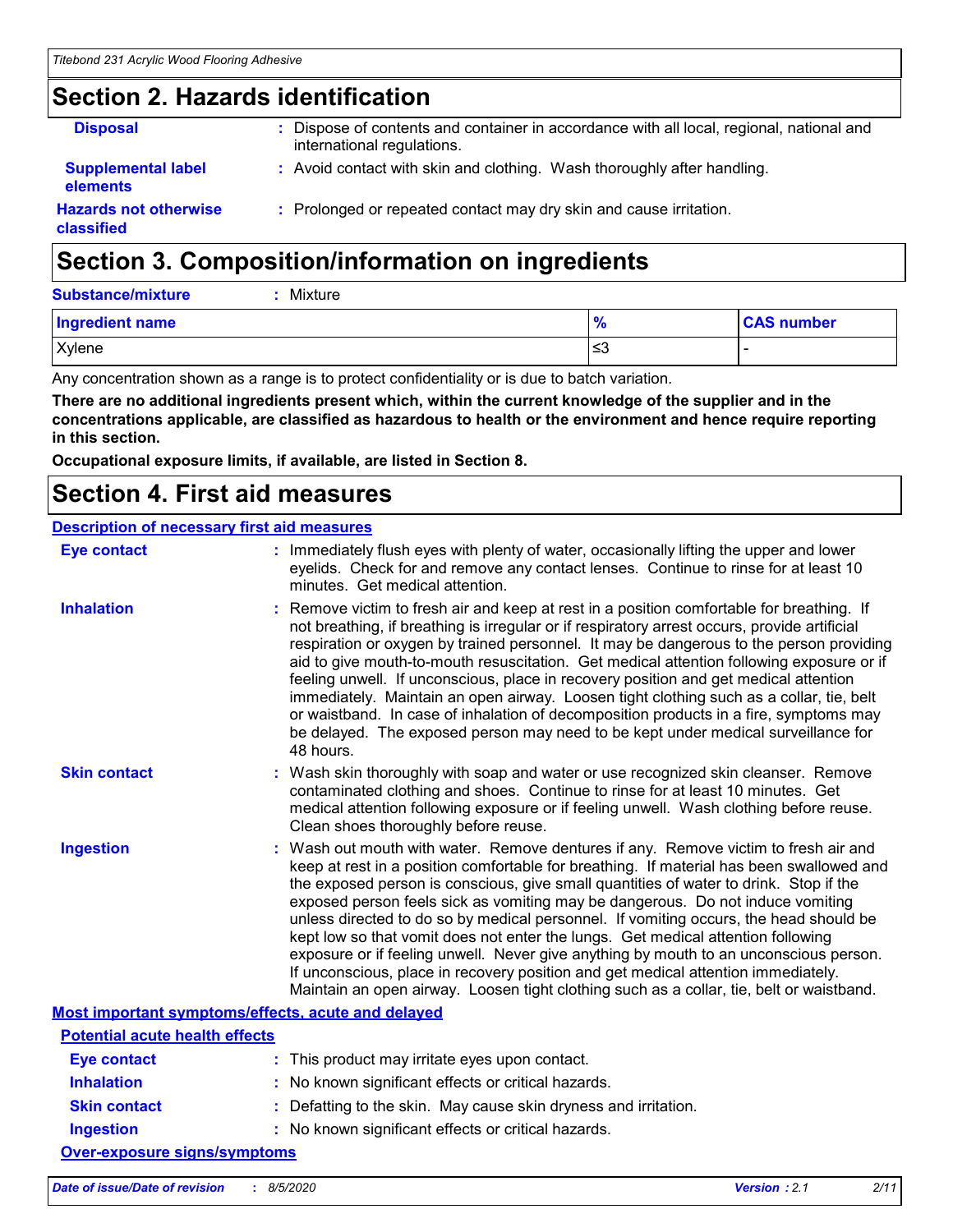# **Section 4. First aid measures**

| <b>Eye contact</b>                         | : No specific data.                                                                                                                                                           |  |  |
|--------------------------------------------|-------------------------------------------------------------------------------------------------------------------------------------------------------------------------------|--|--|
| <b>Inhalation</b>                          | : No specific data.                                                                                                                                                           |  |  |
| <b>Skin contact</b>                        | Adverse symptoms may include the following:<br>irritation<br>dryness<br>cracking                                                                                              |  |  |
| <b>Ingestion</b>                           | : No specific data.                                                                                                                                                           |  |  |
|                                            | Indication of immediate medical attention and special treatment needed, if necessary                                                                                          |  |  |
| <b>Notes to physician</b>                  | : In case of inhalation of decomposition products in a fire, symptoms may be delayed.<br>The exposed person may need to be kept under medical surveillance for 48 hours.      |  |  |
| <b>Specific treatments</b>                 | : No specific treatment.                                                                                                                                                      |  |  |
| <b>Protection of first-aiders</b>          | : No action shall be taken involving any personal risk or without suitable training. It may<br>be dangerous to the person providing aid to give mouth-to-mouth resuscitation. |  |  |
| Soo toxicological information (Soction 11) |                                                                                                                                                                               |  |  |

**See toxicological information (Section 11)**

# **Section 5. Fire-fighting measures**

| <b>Extinguishing media</b>                               |                                                                                                                                                                                                   |
|----------------------------------------------------------|---------------------------------------------------------------------------------------------------------------------------------------------------------------------------------------------------|
| <b>Suitable extinguishing</b><br>media                   | : Use an extinguishing agent suitable for the surrounding fire.                                                                                                                                   |
| <b>Unsuitable extinguishing</b><br>media                 | : None known.                                                                                                                                                                                     |
| <b>Specific hazards arising</b><br>from the chemical     | : In a fire or if heated, a pressure increase will occur and the container may burst.                                                                                                             |
| <b>Hazardous thermal</b><br>decomposition products       | Decomposition products may include the following materials:<br>carbon dioxide<br>carbon monoxide<br>nitrogen oxides                                                                               |
| <b>Special protective actions</b><br>for fire-fighters   | Promptly isolate the scene by removing all persons from the vicinity of the incident if<br>there is a fire. No action shall be taken involving any personal risk or without suitable<br>training. |
| <b>Special protective</b><br>equipment for fire-fighters | Fire-fighters should wear appropriate protective equipment and self-contained breathing<br>apparatus (SCBA) with a full face-piece operated in positive pressure mode.                            |

# **Section 6. Accidental release measures**

|                                                       | Personal precautions, protective equipment and emergency procedures                                                                                                                                                                                                                                                                                                                                              |
|-------------------------------------------------------|------------------------------------------------------------------------------------------------------------------------------------------------------------------------------------------------------------------------------------------------------------------------------------------------------------------------------------------------------------------------------------------------------------------|
| For non-emergency<br>personnel                        | : No action shall be taken involving any personal risk or without suitable training.<br>Evacuate surrounding areas. Keep unnecessary and unprotected personnel from<br>entering. Do not touch or walk through spilled material. Avoid breathing vapor or mist.<br>Provide adequate ventilation. Wear appropriate respirator when ventilation is<br>inadequate. Put on appropriate personal protective equipment. |
| <b>For emergency responders :</b>                     | If specialized clothing is required to deal with the spillage, take note of any information in<br>Section 8 on suitable and unsuitable materials. See also the information in "For non-<br>emergency personnel".                                                                                                                                                                                                 |
| <b>Environmental precautions</b>                      | : Avoid dispersal of spilled material and runoff and contact with soil, waterways, drains<br>and sewers. Inform the relevant authorities if the product has caused environmental<br>pollution (sewers, waterways, soil or air).                                                                                                                                                                                  |
| Methods and materials for containment and cleaning up |                                                                                                                                                                                                                                                                                                                                                                                                                  |
| <b>Small spill</b>                                    | : Stop leak if without risk. Move containers from spill area. Dilute with water and mop up<br>if water-soluble. Alternatively, or if water-insoluble, absorb with an inert dry material and<br>place in an appropriate waste disposal container. Dispose of via a licensed waste<br>disposal contractor.                                                                                                         |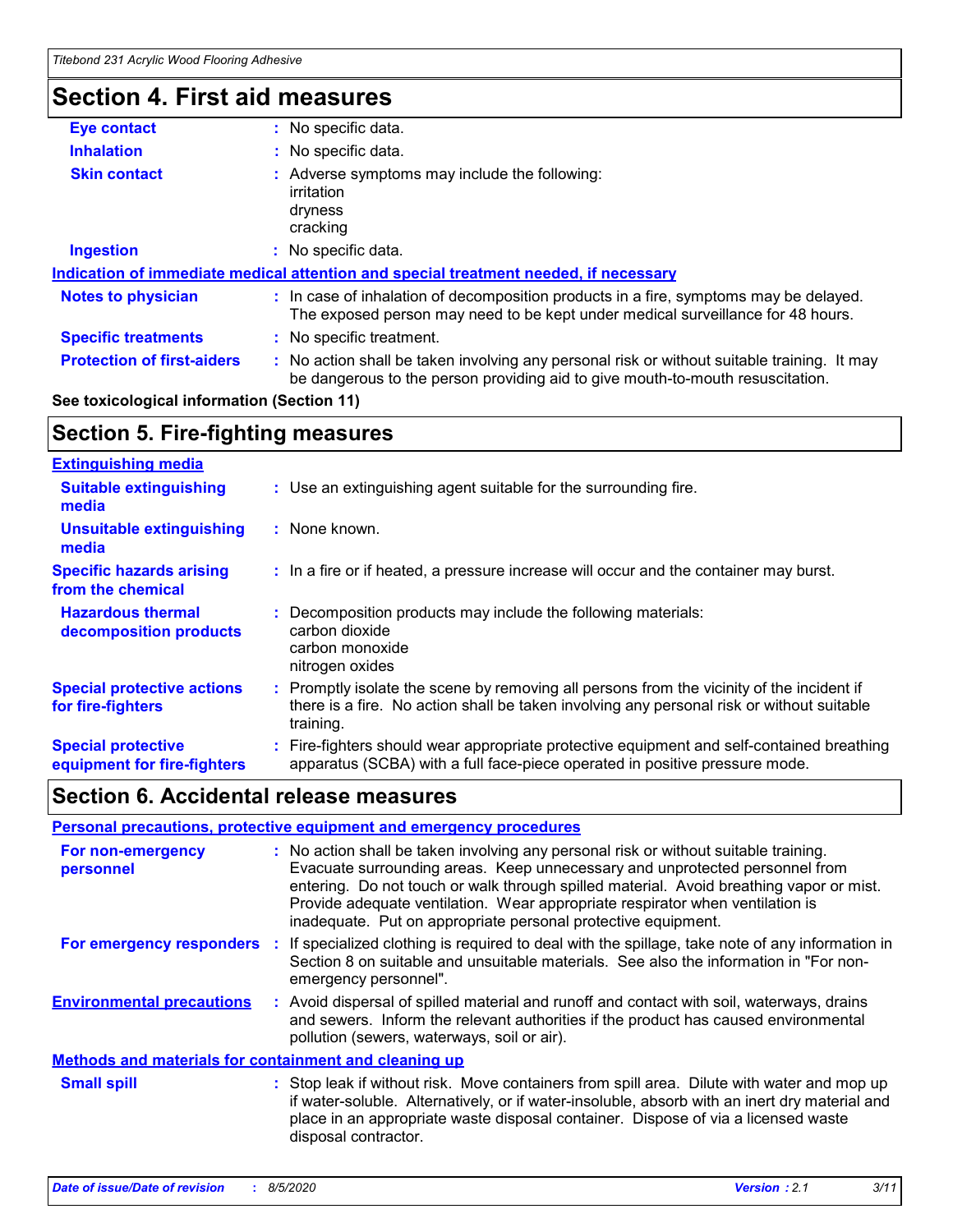# **Section 6. Accidental release measures**

| <b>Large spill</b> | : Stop leak if without risk. Move containers from spill area. Approach release from<br>upwind. Prevent entry into sewers, water courses, basements or confined areas. Wash<br>spillages into an effluent treatment plant or proceed as follows. Contain and collect<br>spillage with non-combustible, absorbent material e.g. sand, earth, vermiculite or<br>diatomaceous earth and place in container for disposal according to local regulations<br>(see Section 13). Dispose of via a licensed waste disposal contractor. Contaminated<br>absorbent material may pose the same hazard as the spilled product. Note: see |
|--------------------|----------------------------------------------------------------------------------------------------------------------------------------------------------------------------------------------------------------------------------------------------------------------------------------------------------------------------------------------------------------------------------------------------------------------------------------------------------------------------------------------------------------------------------------------------------------------------------------------------------------------------|
|                    | Section 1 for emergency contact information and Section 13 for waste disposal.                                                                                                                                                                                                                                                                                                                                                                                                                                                                                                                                             |

# **Section 7. Handling and storage**

| <b>Precautions for safe handling</b>                                      |                                                                                                                                                                                                                                                                                                                                                                                                                                                                                                                                                                                                                                                                                     |
|---------------------------------------------------------------------------|-------------------------------------------------------------------------------------------------------------------------------------------------------------------------------------------------------------------------------------------------------------------------------------------------------------------------------------------------------------------------------------------------------------------------------------------------------------------------------------------------------------------------------------------------------------------------------------------------------------------------------------------------------------------------------------|
| <b>Protective measures</b>                                                | : Put on appropriate personal protective equipment (see Section 8). Do not breathe<br>vapor or mist. Do not ingest. Avoid contact with eyes, skin and clothing. Keep in the<br>original container or an approved alternative made from a compatible material, kept<br>tightly closed when not in use. Empty containers retain product residue and can be<br>hazardous. Do not reuse container.                                                                                                                                                                                                                                                                                      |
| <b>Advice on general</b><br>occupational hygiene                          | : Eating, drinking and smoking should be prohibited in areas where this material is<br>handled, stored and processed. Workers should wash hands and face before eating,<br>drinking and smoking. Remove contaminated clothing and protective equipment before<br>entering eating areas. See also Section 8 for additional information on hygiene<br>measures.                                                                                                                                                                                                                                                                                                                       |
| <b>Conditions for safe storage,</b><br>including any<br>incompatibilities | Store between the following temperatures: $4.4$ to $34.6^{\circ}$ C (39.9 to $94.3^{\circ}$ F). Store in<br>accordance with local regulations. Store in original container protected from direct<br>sunlight in a dry, cool and well-ventilated area, away from incompatible materials (see<br>Section 10) and food and drink. Keep container tightly closed and sealed until ready for<br>use. Containers that have been opened must be carefully resealed and kept upright to<br>prevent leakage. Do not store in unlabeled containers. Use appropriate containment to<br>avoid environmental contamination. See Section 10 for incompatible materials before<br>handling or use. |

# **Section 8. Exposure controls/personal protection**

## **Control parameters**

### **Occupational exposure limits**

| <b>Ingredient name</b>                           |          | <b>Exposure limits</b>                                                                                                                                                                                                                                                                                                                                                                            |
|--------------------------------------------------|----------|---------------------------------------------------------------------------------------------------------------------------------------------------------------------------------------------------------------------------------------------------------------------------------------------------------------------------------------------------------------------------------------------------|
| Xylene                                           |          | None.                                                                                                                                                                                                                                                                                                                                                                                             |
| <b>Appropriate engineering</b><br>controls       |          | : If user operations generate dust, fumes, gas, vapor or mist, use process enclosures,<br>local exhaust ventilation or other engineering controls to keep worker exposure to<br>airborne contaminants below any recommended or statutory limits.                                                                                                                                                  |
| <b>Environmental exposure</b><br><b>controls</b> |          | : Emissions from ventilation or work process equipment should be checked to ensure<br>they comply with the requirements of environmental protection legislation. In some<br>cases, fume scrubbers, filters or engineering modifications to the process equipment<br>will be necessary to reduce emissions to acceptable levels.                                                                   |
| <b>Individual protection measures</b>            |          |                                                                                                                                                                                                                                                                                                                                                                                                   |
| <b>Hygiene measures</b>                          |          | : Wash hands, forearms and face thoroughly after handling chemical products, before<br>eating, smoking and using the lavatory and at the end of the working period.<br>Appropriate techniques should be used to remove potentially contaminated clothing.<br>Wash contaminated clothing before reusing. Ensure that eyewash stations and safety<br>showers are close to the workstation location. |
| <b>Eye/face protection</b>                       | shields. | : Safety eyewear complying with an approved standard should be used when a risk<br>assessment indicates this is necessary to avoid exposure to liquid splashes, mists,<br>gases or dusts. If contact is possible, the following protection should be worn, unless<br>the assessment indicates a higher degree of protection: safety glasses with side-                                            |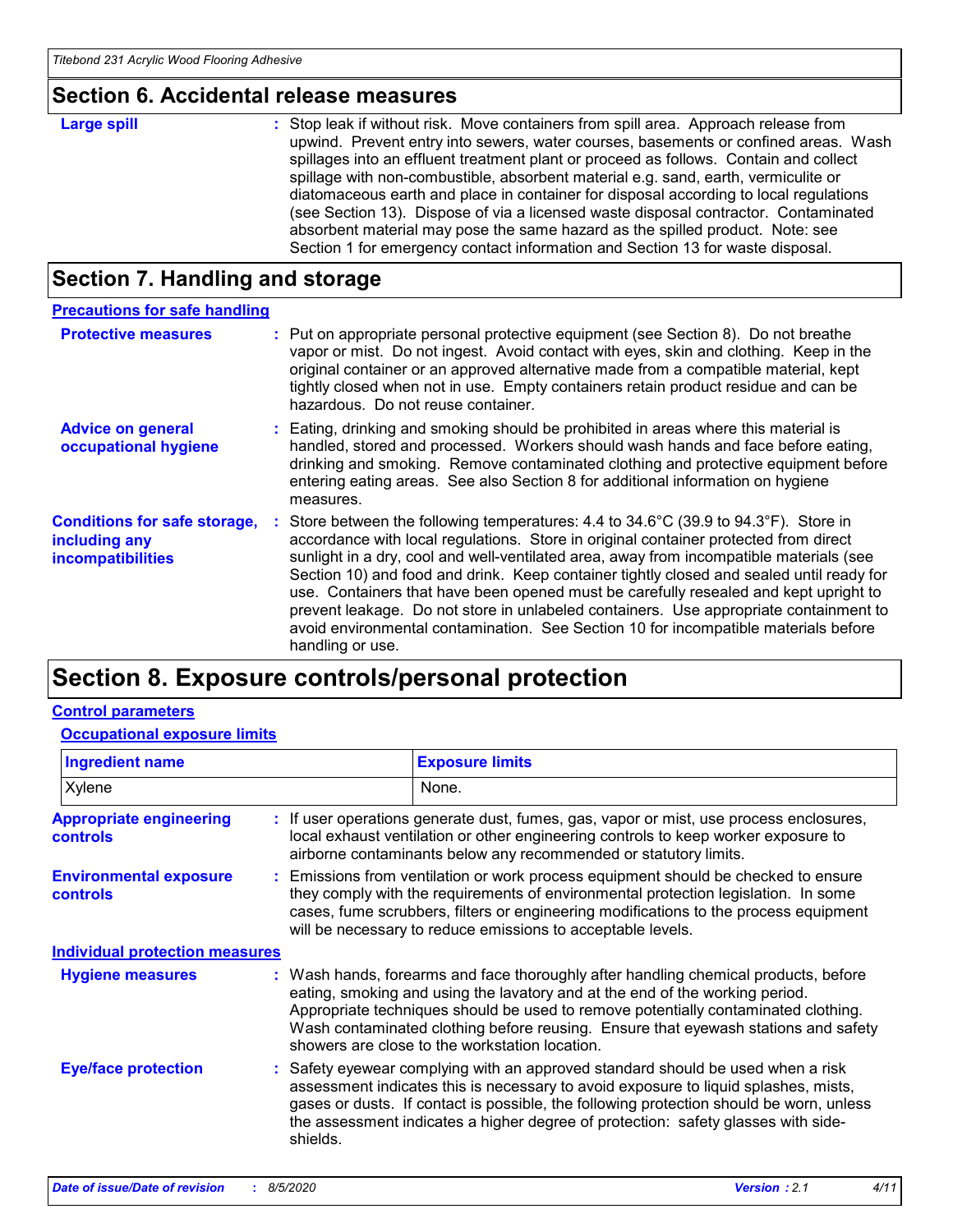# **Section 8. Exposure controls/personal protection**

| <b>Skin protection</b>        |                                                                                                                                                                                                                                                                                                                                                                                                                                                                                                                                                                                                                        |
|-------------------------------|------------------------------------------------------------------------------------------------------------------------------------------------------------------------------------------------------------------------------------------------------------------------------------------------------------------------------------------------------------------------------------------------------------------------------------------------------------------------------------------------------------------------------------------------------------------------------------------------------------------------|
| <b>Hand protection</b>        | : Chemical-resistant, impervious gloves complying with an approved standard should be<br>worn at all times when handling chemical products if a risk assessment indicates this is<br>necessary. Considering the parameters specified by the glove manufacturer, check<br>during use that the gloves are still retaining their protective properties. It should be<br>noted that the time to breakthrough for any glove material may be different for different<br>glove manufacturers. In the case of mixtures, consisting of several substances, the<br>protection time of the gloves cannot be accurately estimated. |
| <b>Body protection</b>        | : Personal protective equipment for the body should be selected based on the task being<br>performed and the risks involved and should be approved by a specialist before<br>handling this product.                                                                                                                                                                                                                                                                                                                                                                                                                    |
| <b>Other skin protection</b>  | : Appropriate footwear and any additional skin protection measures should be selected<br>based on the task being performed and the risks involved and should be approved by a<br>specialist before handling this product.                                                                                                                                                                                                                                                                                                                                                                                              |
| <b>Respiratory protection</b> | : Based on the hazard and potential for exposure, select a respirator that meets the<br>appropriate standard or certification. Respirators must be used according to a<br>respiratory protection program to ensure proper fitting, training, and other important<br>aspects of use.                                                                                                                                                                                                                                                                                                                                    |

# **Section 9. Physical and chemical properties**

| <b>Appearance</b>                                 |    |                                                                  |
|---------------------------------------------------|----|------------------------------------------------------------------|
| <b>Physical state</b>                             | ÷. | Liquid. [Paste.]                                                 |
| <b>Color</b>                                      |    | Beige. [Light]                                                   |
| Odor                                              |    | Characteristic.                                                  |
| <b>Odor threshold</b>                             |    | Not available.                                                   |
| рH                                                |    | : 6 to 8                                                         |
| <b>Melting point</b>                              |    | : Not available.                                                 |
| <b>Boiling point</b>                              | ÷  | 100°C (212°F)                                                    |
| <b>Flash point</b>                                |    | Closed cup: $>93.3^{\circ}$ C ( $>199.9^{\circ}$ F) [Setaflash.] |
| <b>Evaporation rate</b>                           |    | $>1$ (butyl acetate = 1)                                         |
| <b>Flammability (solid, gas)</b>                  |    | Not available.                                                   |
| Lower and upper explosive<br>(flammable) limits   |    | : Not available.                                                 |
| <b>VOC (less water, less</b><br>exempt solvents)  |    | : $43.77$ g/l                                                    |
| <b>Volatility</b>                                 |    | $: 21.17\%$ (w/w)                                                |
| <b>Vapor density</b>                              |    | Not available.                                                   |
| <b>Relative density</b>                           |    | 1.33247                                                          |
| <b>Solubility</b>                                 |    | Not available.                                                   |
| <b>Solubility in water</b>                        |    | Not available.                                                   |
| <b>Partition coefficient: n-</b><br>octanol/water |    | : Not available.                                                 |
| <b>Auto-ignition temperature</b>                  |    | : Not available.                                                 |
| <b>Decomposition temperature</b>                  |    | : Not available.                                                 |
| <b>Viscosity</b>                                  |    | Not available.                                                   |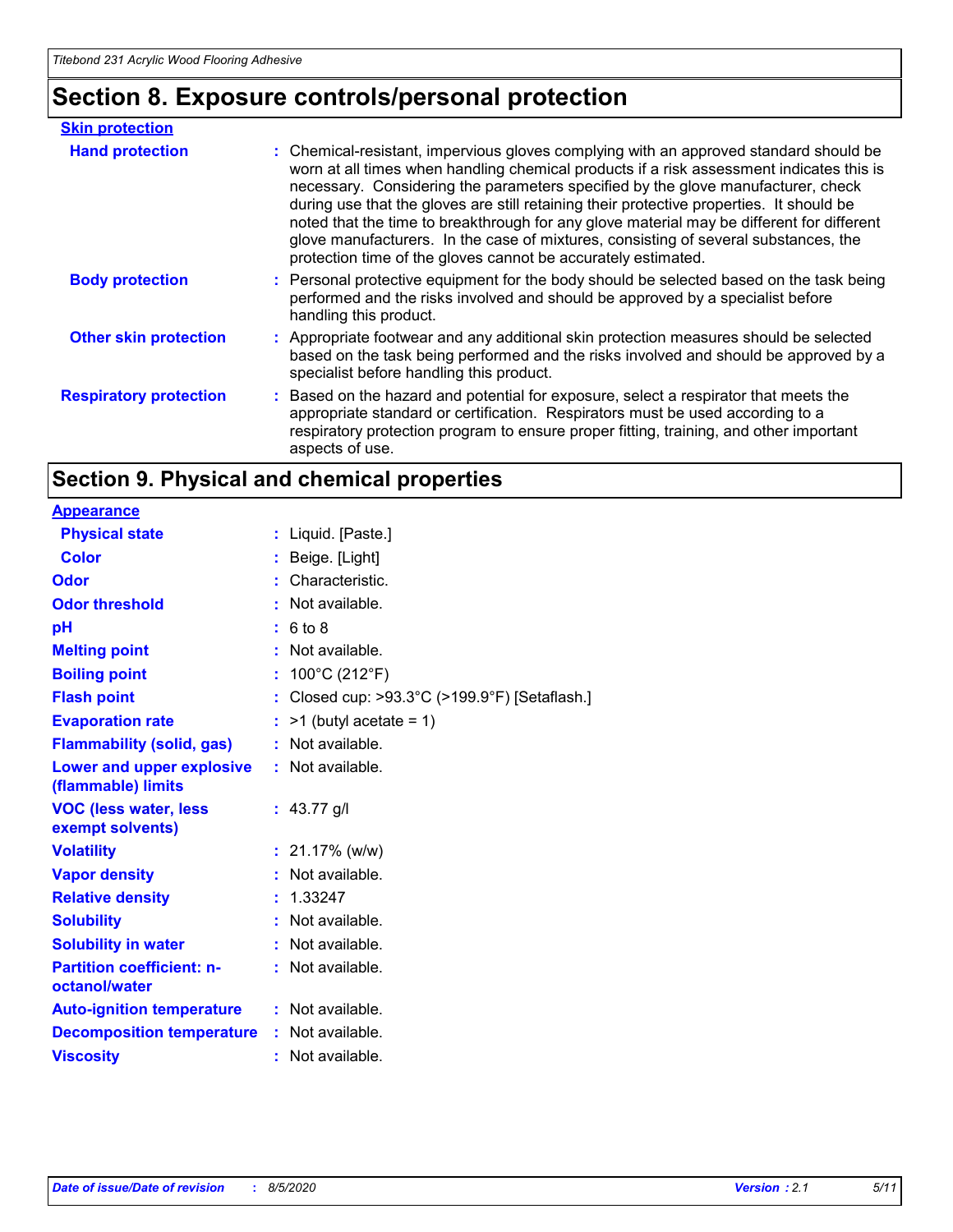# **Section 10. Stability and reactivity**

| <b>Reactivity</b>                            | : No specific test data related to reactivity available for this product or its ingredients.                  |
|----------------------------------------------|---------------------------------------------------------------------------------------------------------------|
| <b>Chemical stability</b>                    | : The product is stable.                                                                                      |
| <b>Possibility of hazardous</b><br>reactions | : Under normal conditions of storage and use, hazardous reactions will not occur.                             |
| <b>Conditions to avoid</b>                   | : No specific data.                                                                                           |
| <b>Incompatible materials</b>                | : No specific data.                                                                                           |
| <b>Hazardous decomposition</b><br>products   | Under normal conditions of storage and use, hazardous decomposition products should<br>t.<br>not be produced. |

# **Section 11. Toxicological information**

dermatitis.

### **Information on toxicological effects**

**Acute toxicity**

Not available.

### **Irritation/Corrosion**

Not available.

### **Conclusion/Summary**

**Skin :** Prolonged or repeated contact can defat the skin and lead to irritation, cracking and/or

**Eyes :** Moderately irritating to eyes.

### **Respiratory :** Irritating to respiratory system.

**Sensitization**

Not available.

### **Mutagenicity**

Not available.

#### **Carcinogenicity**

Not available.

### **Reproductive toxicity**

Not available.

**Conclusion/Summary :** Contains material which may cause birth defects.

### **Teratogenicity**

Not available.

## **Specific target organ toxicity (single exposure)**

| <b>Name</b> | <b>Category</b> | <b>Route of</b><br>exposure | <b>Target organs</b> |
|-------------|-----------------|-----------------------------|----------------------|
| Xylene      | Category 3      |                             | Narcotic effects     |

## **Specific target organ toxicity (repeated exposure)**

| <b>Name</b>                                 | <b>Category</b> | <b>Route of</b><br>exposure | <b>Target organs</b>                               |
|---------------------------------------------|-----------------|-----------------------------|----------------------------------------------------|
| Titebond 231 Acrylic Wood Flooring Adhesive | Category 2      | <b>linhalation</b>          | central nervous<br>system (CNS),<br>kidneys, liver |
| Xylene                                      | Category 2      | <b>linhalation</b>          | central nervous<br>system (CNS),<br>kidneys, liver |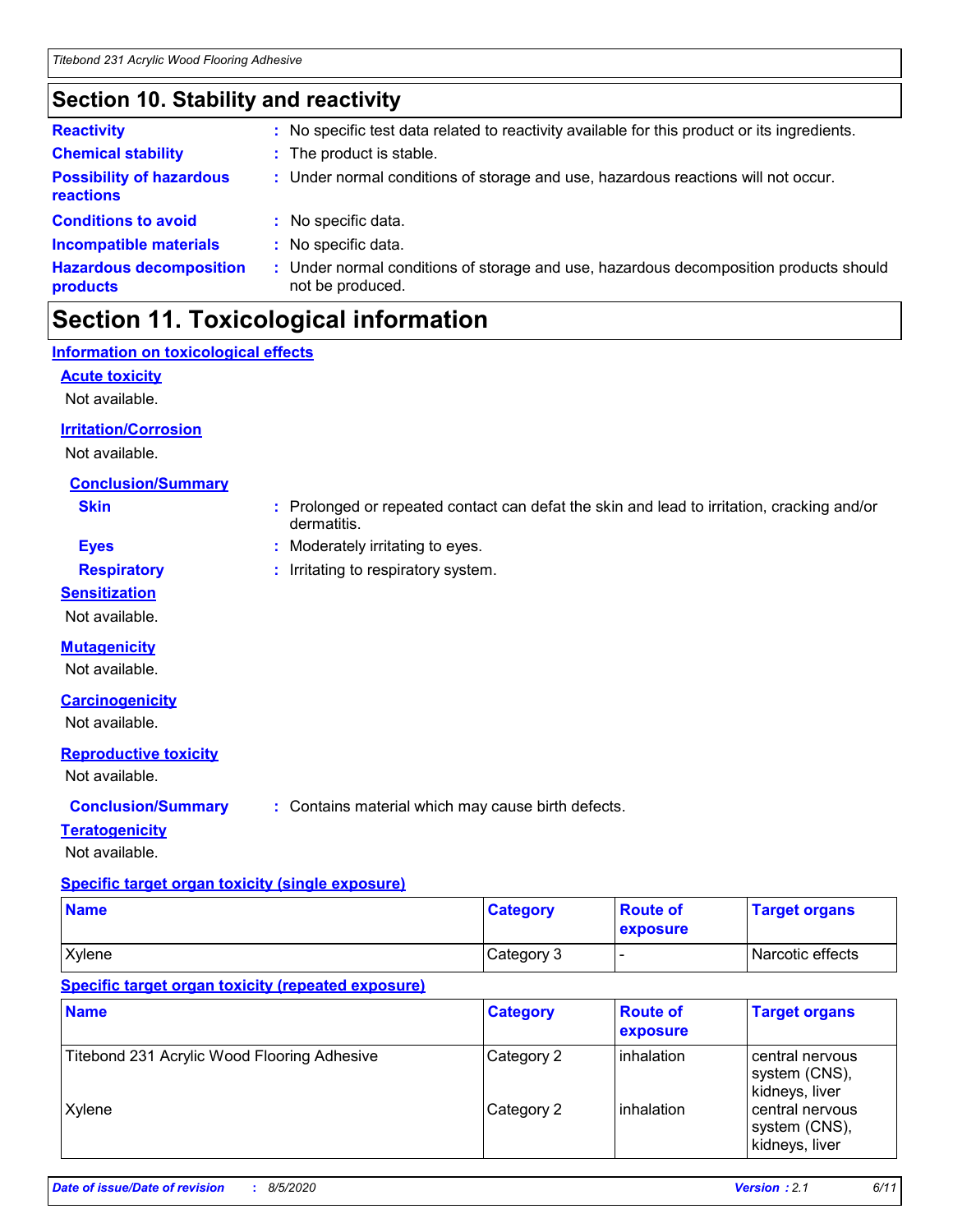# **Section 11. Toxicological information**

| <b>Aspiration hazard</b>                                            |  |                                                                                                                                                                                            |  |  |  |
|---------------------------------------------------------------------|--|--------------------------------------------------------------------------------------------------------------------------------------------------------------------------------------------|--|--|--|
| <b>Name</b>                                                         |  | <b>Result</b>                                                                                                                                                                              |  |  |  |
| Xylene                                                              |  | <b>ASPIRATION HAZARD - Category 1</b>                                                                                                                                                      |  |  |  |
| <b>Information on the likely</b><br>routes of exposure              |  | : Routes of entry anticipated: Oral, Dermal, Inhalation.                                                                                                                                   |  |  |  |
| <b>Potential acute health effects</b>                               |  |                                                                                                                                                                                            |  |  |  |
| <b>Eye contact</b>                                                  |  | : This product may irritate eyes upon contact.                                                                                                                                             |  |  |  |
| <b>Inhalation</b>                                                   |  | No known significant effects or critical hazards.                                                                                                                                          |  |  |  |
| <b>Skin contact</b>                                                 |  | Defatting to the skin. May cause skin dryness and irritation.                                                                                                                              |  |  |  |
| <b>Ingestion</b>                                                    |  | : No known significant effects or critical hazards.                                                                                                                                        |  |  |  |
|                                                                     |  | Symptoms related to the physical, chemical and toxicological characteristics                                                                                                               |  |  |  |
| <b>Eye contact</b>                                                  |  | : No specific data.                                                                                                                                                                        |  |  |  |
| <b>Inhalation</b>                                                   |  | : No specific data.                                                                                                                                                                        |  |  |  |
| <b>Skin contact</b>                                                 |  | : Adverse symptoms may include the following:<br>irritation<br>dryness<br>cracking                                                                                                         |  |  |  |
| <b>Ingestion</b>                                                    |  | : No specific data.                                                                                                                                                                        |  |  |  |
|                                                                     |  | Delayed and immediate effects and also chronic effects from short and long term exposure                                                                                                   |  |  |  |
| <b>Short term exposure</b><br><b>Potential immediate</b><br>effects |  | : Not available.                                                                                                                                                                           |  |  |  |
| <b>Potential delayed effects</b>                                    |  | : Not available.                                                                                                                                                                           |  |  |  |
| <b>Long term exposure</b><br><b>Potential immediate</b><br>effects  |  | : Not available.                                                                                                                                                                           |  |  |  |
| <b>Potential delayed effects</b>                                    |  | : Not available.                                                                                                                                                                           |  |  |  |
| <b>Potential chronic health effects</b>                             |  |                                                                                                                                                                                            |  |  |  |
| Not available.                                                      |  |                                                                                                                                                                                            |  |  |  |
| <b>General</b>                                                      |  | : May cause damage to organs through prolonged or repeated exposure if inhaled.<br>Prolonged or repeated contact can defat the skin and lead to irritation, cracking and/or<br>dermatitis. |  |  |  |
| <b>Carcinogenicity</b>                                              |  | No known significant effects or critical hazards.                                                                                                                                          |  |  |  |
| <b>Mutagenicity</b>                                                 |  | No known significant effects or critical hazards.                                                                                                                                          |  |  |  |
| <b>Teratogenicity</b>                                               |  | No known significant effects or critical hazards.                                                                                                                                          |  |  |  |
| <b>Developmental effects</b>                                        |  | No known significant effects or critical hazards.                                                                                                                                          |  |  |  |
| <b>Fertility effects</b>                                            |  | No known significant effects or critical hazards.                                                                                                                                          |  |  |  |
| <b>Numerical measures of toxicity</b>                               |  |                                                                                                                                                                                            |  |  |  |
| <b>Acute toxicity estimates</b><br>Not ovoilable                    |  |                                                                                                                                                                                            |  |  |  |

Not available.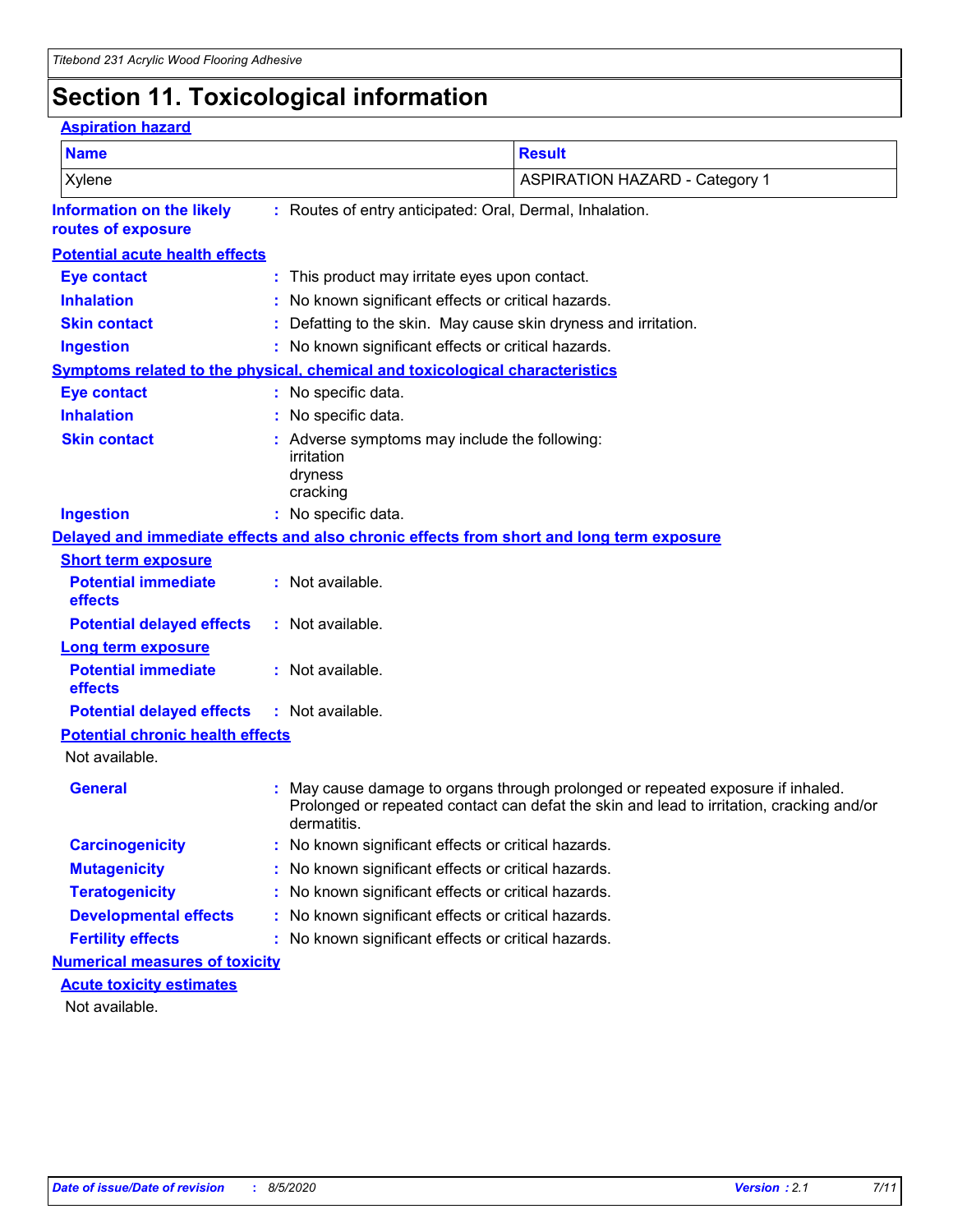# **Section 12. Ecological information**

#### **Toxicity**

Not available.

#### **Persistence and degradability**

**Bioaccumulative potential** Not available. **Mobility in soil** Not available.

| <b>MODILLY III SOIL</b>                                 |                                                     |
|---------------------------------------------------------|-----------------------------------------------------|
| <b>Soil/water partition</b><br><b>coefficient (Koc)</b> | : Not available.                                    |
| <b>Other adverse effects</b>                            | : No known significant effects or critical hazards. |

# **Section 13. Disposal considerations**

The generation of waste should be avoided or minimized wherever possible. Disposal of this product, solutions and any by-products should at all times comply with the requirements of environmental protection and waste disposal legislation and any regional local authority requirements. Dispose of surplus and non-recyclable products via a licensed waste disposal contractor. Waste should not be disposed of untreated to the sewer unless fully compliant with the requirements of all authorities with jurisdiction. Waste packaging should be recycled. Incineration or landfill should only be considered when recycling is not feasible. This material and its container must be disposed of in a safe way. Care should be taken when handling emptied containers that have not been cleaned or rinsed out. Empty containers or liners may retain some product residues. Avoid dispersal of spilled material and runoff and contact with soil, waterways, drains and sewers. **Disposal methods :**

### **United States - RCRA Toxic hazardous waste "U" List**

| Ingredient    | <b>CAS#</b> | <b>Status</b> | <b>Reference</b><br><b>number</b> |
|---------------|-------------|---------------|-----------------------------------|
| <b>Xylene</b> | 1330-20-7   | Listed        | U239                              |

# **Section 14. Transport information**

|                                      | <b>DOT</b><br><b>Classification</b> | <b>TDG</b><br><b>Classification</b> | <b>Mexico</b><br><b>Classification</b> | <b>ADR/RID</b>           | <b>IMDG</b>              | <b>IATA</b>              |
|--------------------------------------|-------------------------------------|-------------------------------------|----------------------------------------|--------------------------|--------------------------|--------------------------|
| <b>UN number</b>                     | Not regulated.                      | Not regulated.                      | Not regulated.                         | Not regulated.           | Not regulated.           | Not regulated.           |
| <b>UN proper</b><br>shipping name    |                                     |                                     |                                        |                          |                          |                          |
| <b>Transport</b><br>hazard class(es) | $\qquad \qquad \blacksquare$        | $\overline{\phantom{0}}$            | $\overline{\phantom{0}}$               | $\overline{\phantom{0}}$ | $\overline{\phantom{0}}$ | $\overline{\phantom{0}}$ |
| <b>Packing group</b>                 |                                     |                                     |                                        |                          |                          |                          |
| <b>Environmental</b><br>hazards      | No.                                 | No.                                 | No.                                    | No.                      | No.                      | No.                      |

**Additional information**

**DOT Classification :**

**Reportable quantity** 6249 lbs / 2837.1 kg [562.47 gal / 2129.2 L]. Package sizes shipped in quantities less than the product reportable quantity are not subject to the RQ (reportable quantity) transportation requirements.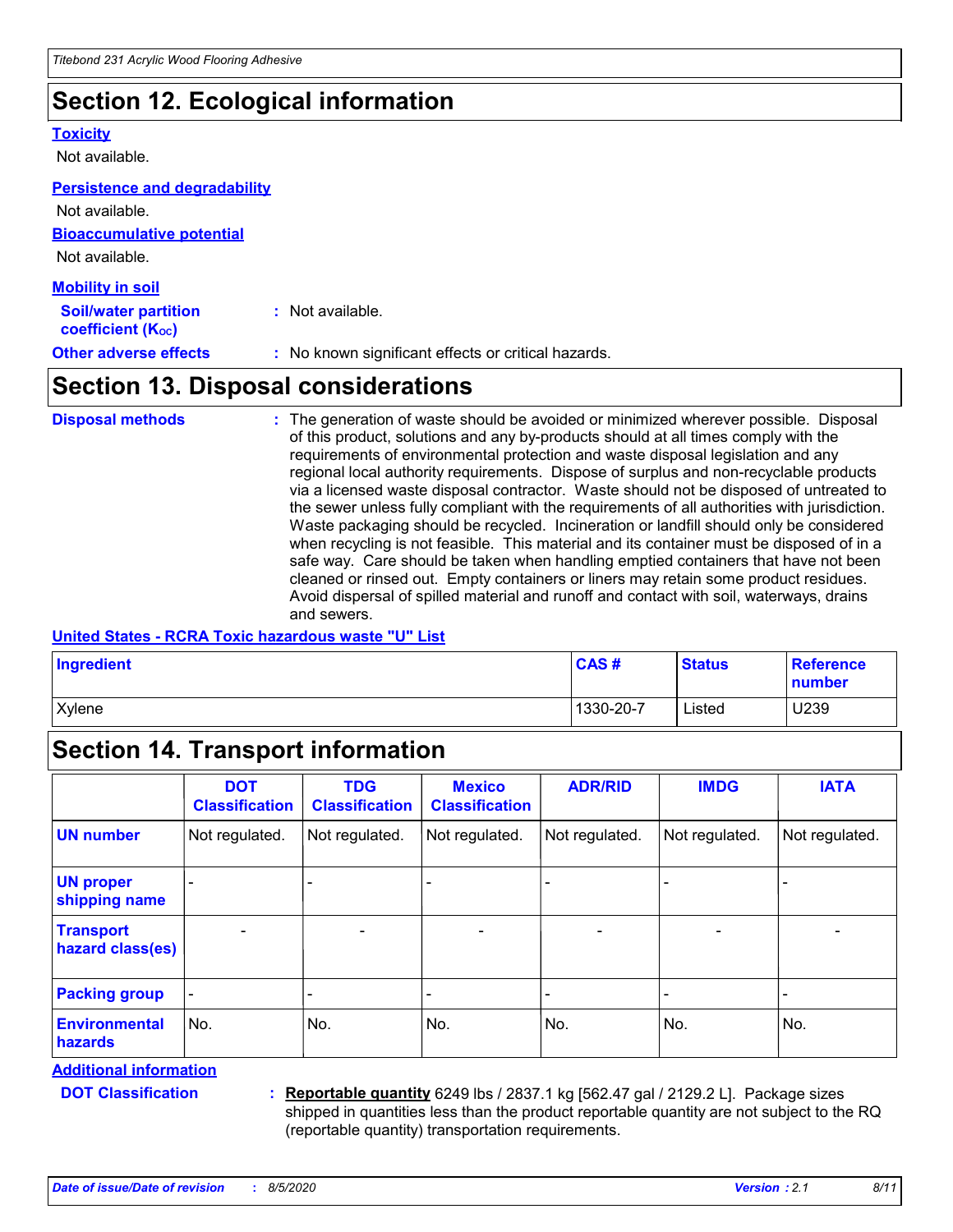# **Section 14. Transport information**

# **Section 15. Regulatory information**

### **U.S. Federal regulations**

### **SARA 302/304**

**Composition/information on ingredients**

|               |               |                  | <b>SARA 302 TPQ</b> |           | <b>SARA 304 RQ</b> |           |
|---------------|---------------|------------------|---------------------|-----------|--------------------|-----------|
| <b>Name</b>   | $\frac{9}{6}$ | <b>EHS</b> (lbs) |                     | (gallons) | $ $ (lbs)          | (gallons) |
| vinyl acetate | ≤0.3          | Yes.             | 1000                | 129       | 5000               | 644.8     |

**SARA 304 RQ :** 3223726.6 lbs / 1463571.9 kg [290164 gal / 1098390.1 L]

#### **SARA 311/312**

**Classification :** SPECIFIC TARGET ORGAN TOXICITY (REPEATED EXPOSURE) - Category 2 HNOC - Defatting irritant

### **Composition/information on ingredients**

| <b>Name</b> | $\%$ | <b>Classification</b>                                                                                                                                                                                                                                                                                                                                                              |
|-------------|------|------------------------------------------------------------------------------------------------------------------------------------------------------------------------------------------------------------------------------------------------------------------------------------------------------------------------------------------------------------------------------------|
| Xylene      | ≤3   | <b>FLAMMABLE LIQUIDS - Category 3</b><br>ACUTE TOXICITY (dermal) - Category 4<br><b>ACUTE TOXICITY (inhalation) - Category 4</b><br><b>SKIN IRRITATION - Category 2</b><br><b>EYE IRRITATION - Category 2A</b><br>SPECIFIC TARGET ORGAN TOXICITY (SINGLE EXPOSURE)<br>(Narcotic effects) - Category 3<br>SPECIFIC TARGET ORGAN TOXICITY (REPEATED<br><b>EXPOSURE) - Category 2</b> |
|             |      | <b>ASPIRATION HAZARD - Category 1</b>                                                                                                                                                                                                                                                                                                                                              |

#### **SARA 313**

|                                           | <b>Product name</b>                     | <b>CAS number</b>                              | $\frac{9}{6}$         |
|-------------------------------------------|-----------------------------------------|------------------------------------------------|-----------------------|
| <b>Form R - Reporting</b><br>requirements | xvlene<br>ethylbenzene<br>vinyl acetate | 1330-20-7<br>$1100 - 41 - 4$<br>$108-05-4$     | l≤3<br>l≤0.3<br>≤0.3  |
| <b>Supplier notification</b>              | xylene<br>ethylbenzene<br>vinyl acetate | 1330-20-7<br>$1100 - 41 - 4$<br>$108 - 05 - 4$ | l≤3<br>l≤0.3<br>l≤0.3 |

SARA 313 notifications must not be detached from the SDS and any copying and redistribution of the SDS shall include copying and redistribution of the notice attached to copies of the SDS subsequently redistributed.

### **State regulations**

| <b>Massachusetts</b>       | : The following components are listed: OIL MIST, MINERAL; XYLENE;<br><b>DIMETHYLBENZENE</b>                                                     |
|----------------------------|-------------------------------------------------------------------------------------------------------------------------------------------------|
| <b>New York</b>            | : The following components are listed: Vinyl acetate; Xylene mixed; Ethylbenzene                                                                |
| <b>New Jersey</b>          | : The following components are listed: VINYL ACETATE; ACETIC ACID ETHENYL<br>ESTER; XYLENES; BENZENE, DIMETHYL-; ETHYL BENZENE; BENZENE, ETHYL- |
| Pennsylvania               | : The following components are listed: ACETIC ACID ETHENYL ESTER; BENZENE,<br>DIMETHYL-; BENZENE, ETHYL-                                        |
| <b>California Prop. 65</b> |                                                                                                                                                 |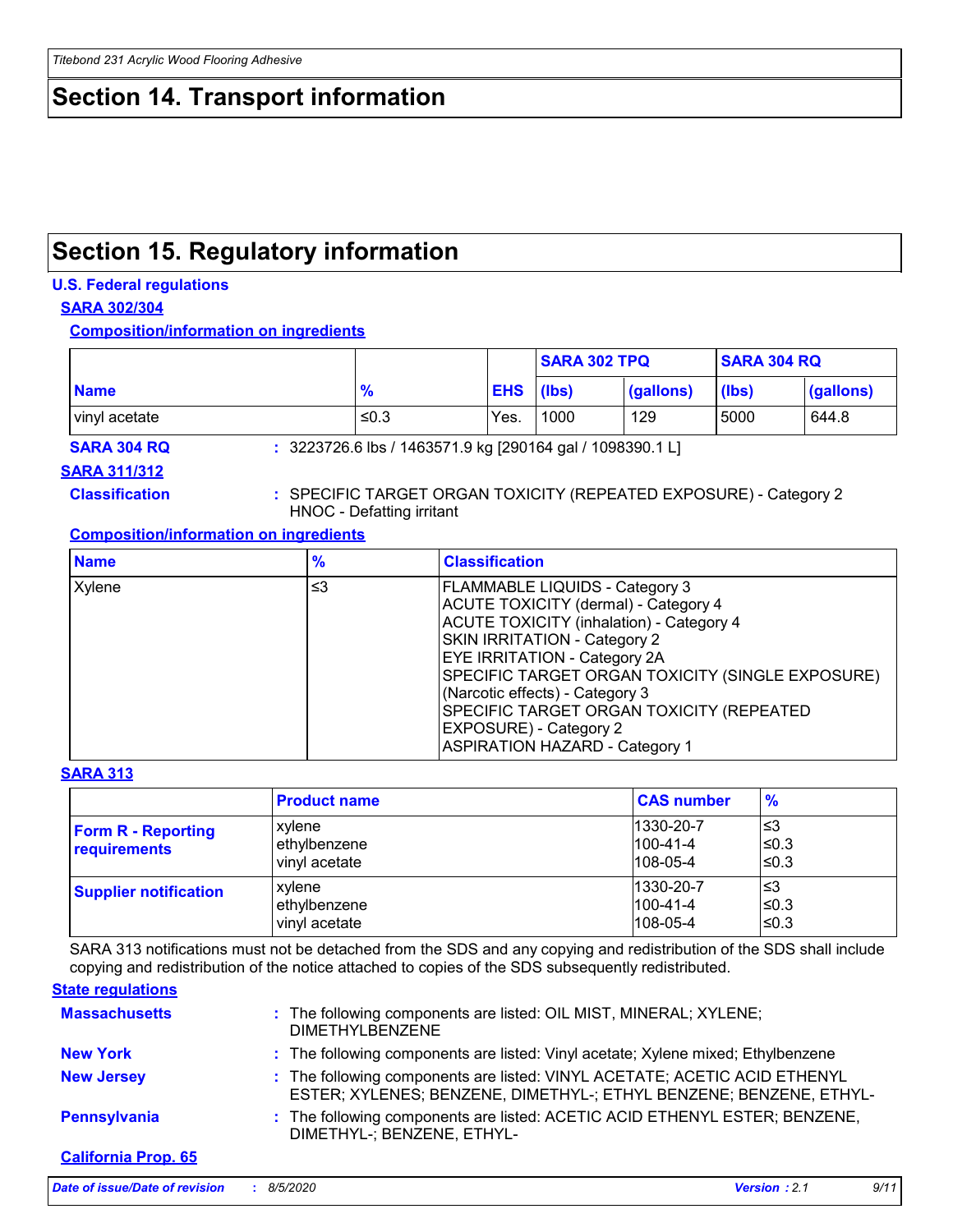# **Section 15. Regulatory information**

This product does not require a Safe Harbor warning under California Prop. 65.

### **International regulations**

**Chemical Weapon Convention List Schedules I, II & III Chemicals** Not listed.

**Montreal Protocol**

Not listed.

**Stockholm Convention on Persistent Organic Pollutants** Not listed.

## **UNECE Aarhus Protocol on POPs and Heavy Metals**

Not listed.

**Inventory list**

**China :** Not determined.

**United States TSCA 8(b) inventory**

# **:** All components are active or exempted.

# **Section 16. Other information**

**Hazardous Material Information System (U.S.A.)**



**Caution: HMIS® ratings are based on a 0-4 rating scale, with 0 representing minimal hazards or risks, and 4 representing significant hazards or risks. Although HMIS® ratings and the associated label are not required on SDSs or products leaving a facility under 29 CFR 1910.1200, the preparer may choose to provide them. HMIS® ratings are to be used with a fully implemented HMIS® program. HMIS® is a registered trademark and service mark of the American Coatings Association, Inc.**

**The customer is responsible for determining the PPE code for this material. For more information on HMIS® Personal Protective Equipment (PPE) codes, consult the HMIS® Implementation Manual.**

### **National Fire Protection Association (U.S.A.)**



**Reprinted with permission from NFPA 704-2001, Identification of the Hazards of Materials for Emergency Response Copyright ©1997, National Fire Protection Association, Quincy, MA 02269. This reprinted material is not the complete and official position of the National Fire Protection Association, on the referenced subject which is represented only by the standard in its entirety.**

**Copyright ©2001, National Fire Protection Association, Quincy, MA 02269. This warning system is intended to be interpreted and applied only by properly trained individuals to identify fire, health and reactivity hazards of chemicals. The user is referred to certain limited number of chemicals with recommended classifications in NFPA 49 and NFPA 325, which would be used as a guideline only. Whether the chemicals are classified by NFPA or not, anyone using the 704 systems to classify chemicals does so at their own risk.**

**Procedure used to derive the classification**